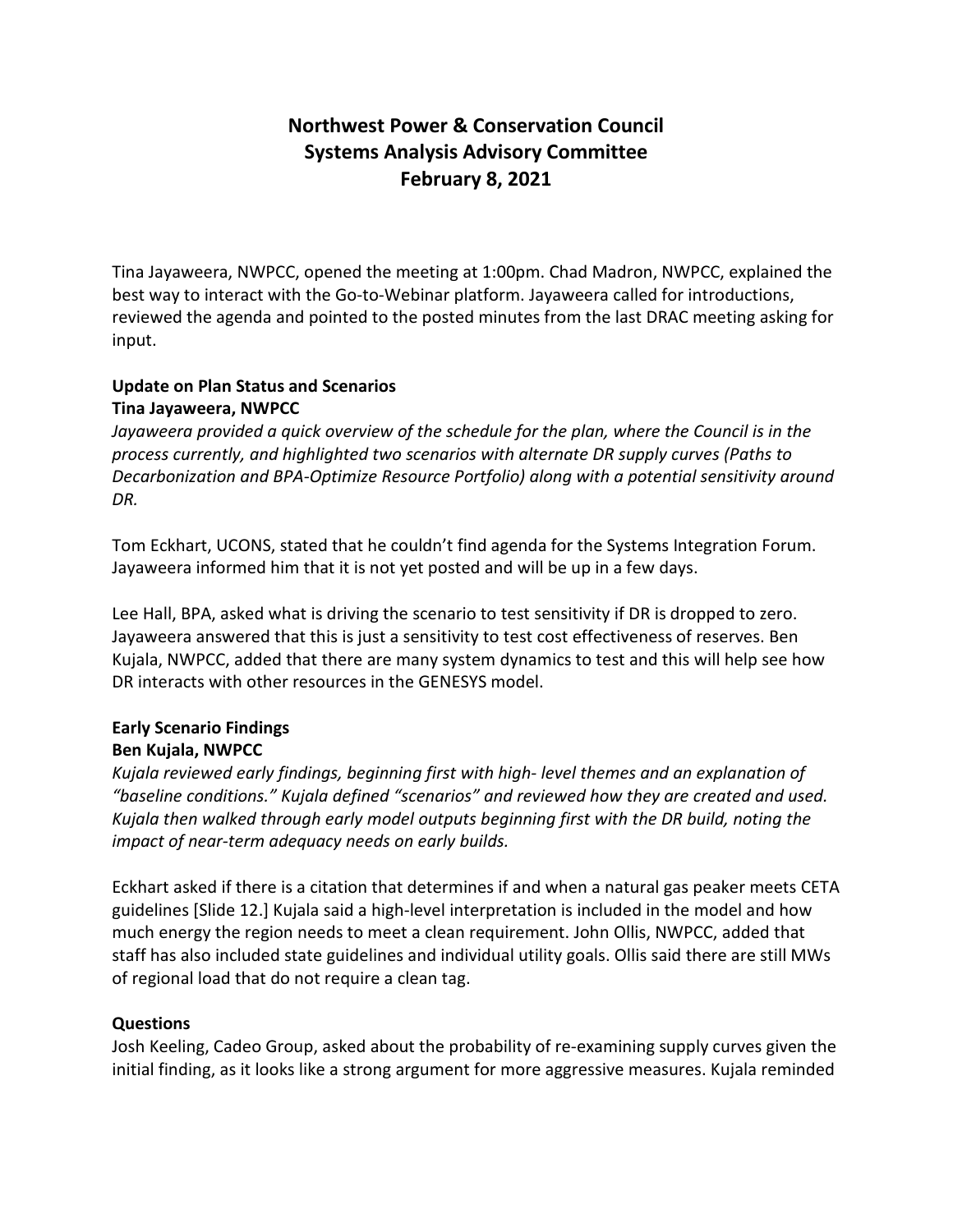him that these are models and may not reflect real life decisions. He added that the RPM tests a wider range of risk and points to the right resources and strategies.

Keeling agreed, but stressed that these findings look like the region is in debt. Ollis reminded him that the region was in an adequacy hole in the Seventh Plan and has relied on the market even though that was not in the Plan.

Fred Heutte, NW Energy Coalition, said that much of the pricing was negative two months ago and [Slide 12] shows them shifting up. He wondered what changes caused that effect. Kujala said many things have changed since the first look but the Adequacy Reserve Margin studies may be a main driver. Kujala recalled saying that these numbers will change after that first look and stressed that they may change again [Slide 28.]

Heutte noted that even though prices are rising the model is still not picking that much more EE. Kujala said this is a different world from when the least expensive resource is \$100/MWh levelized. Heutte said his group is looking closely at how EE is being presented to the model.

Heutte then asked what still needs to be done to fully bring the new GENESYS model on line. Kujala stressed the models are constantly evolving but said that adequacy is no longer the primary driver for resource builds. Because of this, Kujala didn't think results would change a lot but relative resource selection might change a bit.

Heutte clarified that there is not a lot of major tuning left to do. Kujala agreed, especially when it comes to EE but said he might feel differently about storage. Heutte said storage and DR are capacity and peak related.

Elain Prause, PacifiCorp, asked how much of the DR potential is acquired by 2026 when it looks as if new resources (other than renewables) level off. She said it seems like storage paired with solar covers new flexible resource needs post 2026 and was curious about which types of DR are selected or what's left on the table after that first early push [Slide 8.] Kujala said he's seeing a big wave of renewables without storage [Slide 14.] He said renewables continue to add throughout the study while some storage is added for capacity. Kujala said he is waiting for information on solar plus storage as that could make a difference.

Ollis added that this doesn't just apply to solar plus storage but to DR as well.

Keeling voiced concern about under acquiring DR and suggested a relook at the kind of DR that is being fed into the model. He used Time of Use rates as an example. Ollis said the redeveloped GENESYS is actually giving DR a little more flexibility [Slide 12.]

Keeling said the addressable market can change with rate-driven products. He thought it would hard to imagine getting to 2030, with all of those wild swings, and not have default dynamic rates. He suggested thinking about demand elasticity going into the next Plan. Kujala said the models are showing a different world and stressed not to take findings too literally.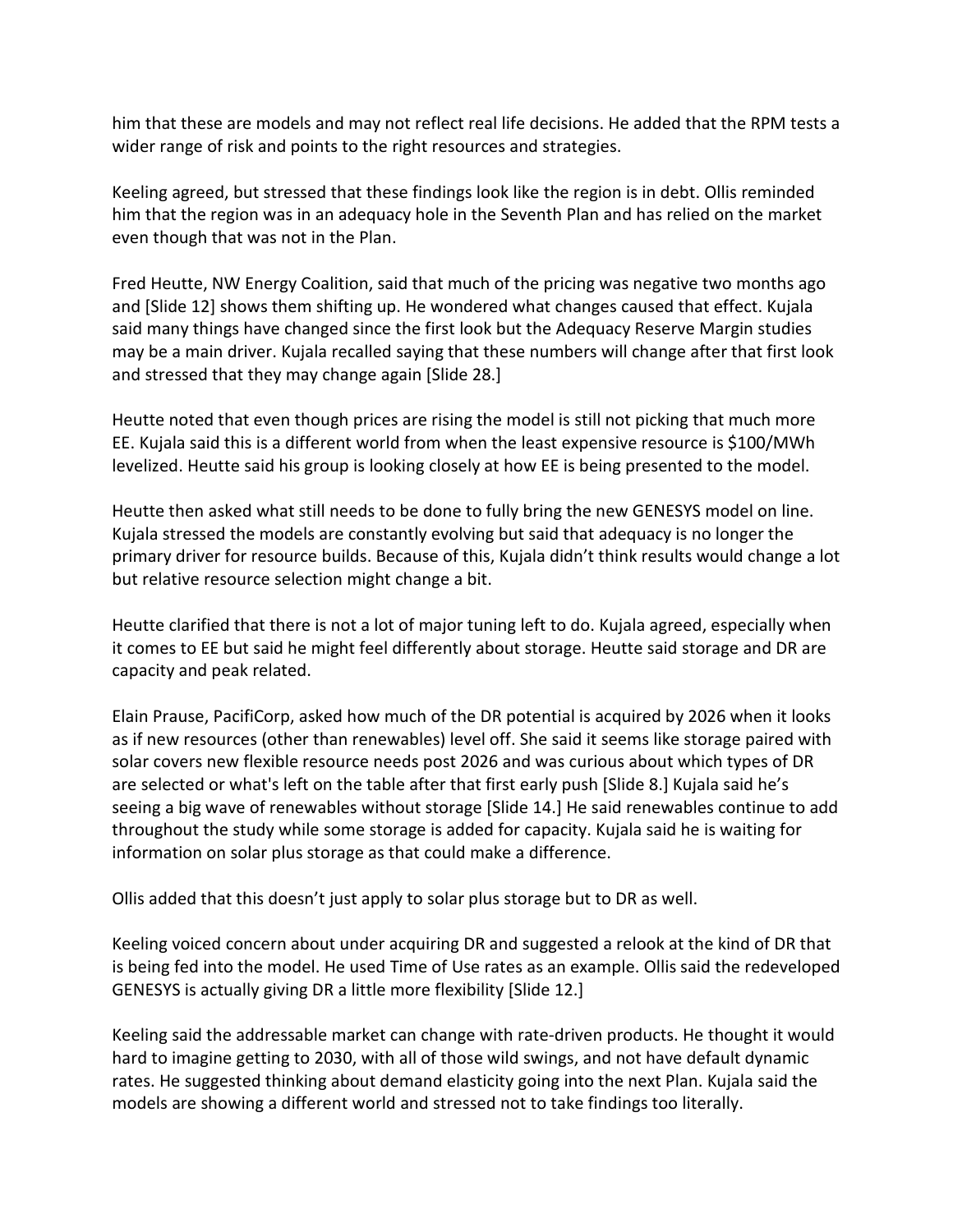Quentin Nesbit, Idaho Power, voiced concern that DR assumptions and prices are based on the premise of getting it. He said they can get C&I DR during the day or 1 KW from an AC program but it will be harder and more expensive from 8-10pm when the sun goes down. Ollis said there is some flex in the hydro system and that's why they look at capacity contributions in the redeveloped GENESYS.

Nesbitt called that helpful and then asked if the DR on [Slide 8] includes TOU or critical peak pricing or if that is a different assumption. Ollis said it's a bit generic when it comes to capacity contribution studies but that is enough to give an overall understanding. Kujala added that the Council is always looking for broad, regional themes so this is appropriate.

Heutte said this isn't about AC in the peak hour but how do we get all the customer side resources to work together better across the day. He called this an important issue going forward.

Andy Eiden, PGE, asked if the Council is calculating anything like ELCC for energy-limited DERs. He was also curious about the approach for cost-effectiveness for the proxy generation resource. Ollis said they are calculating ASCCs as they are similar but better tuned to the RPM.

Jayaweera said they don't yet know the cost-effectiveness for the proxy generation resource. She said a simple-cycle was used for the Seventh Plan but it is still too early to know the dynamics for this Plan.

Zeecha Van Hoose, Clark PUD, asked, in a world of negative pricing (for whatever period it occurs) how do we define cost effective. She stated that capacity cost vs energy cost in the NW, at least at the utility level, isn't very well defined. Kujala said persistent negative pricing shows that this is not a market that works well anymore. He said it will be hard to define cost effectiveness without knowing what the markets will be but didn't think they will be this.

Gurvinder Singh, PSE, asked if future EE will be increasing competing with lower cost renewables [Slide 19.] Kujala said the earlier buildout will be for everything: EE, storage…the model is trying to climb out of the hole. He added that later, EE is in a more competitive world.

#### **BREAK**

#### **DR Ramp Rates**

*Jayaweera noted that early tests that doubled the availability of DR revealed that the model acquired that DR in the early years of the test period. She said this inspired a revisit to the ramp rates. Jayaweera presented proposed new ramp rates, noting that if ramp rates are accelerated may be additional cost considerations/implications.*

Frank Brown, BPA, described the email he sent earlier, saying he laid out some actual ramp rates that were experienced in residential pilots, R&D and field tests from the 1990s. Brown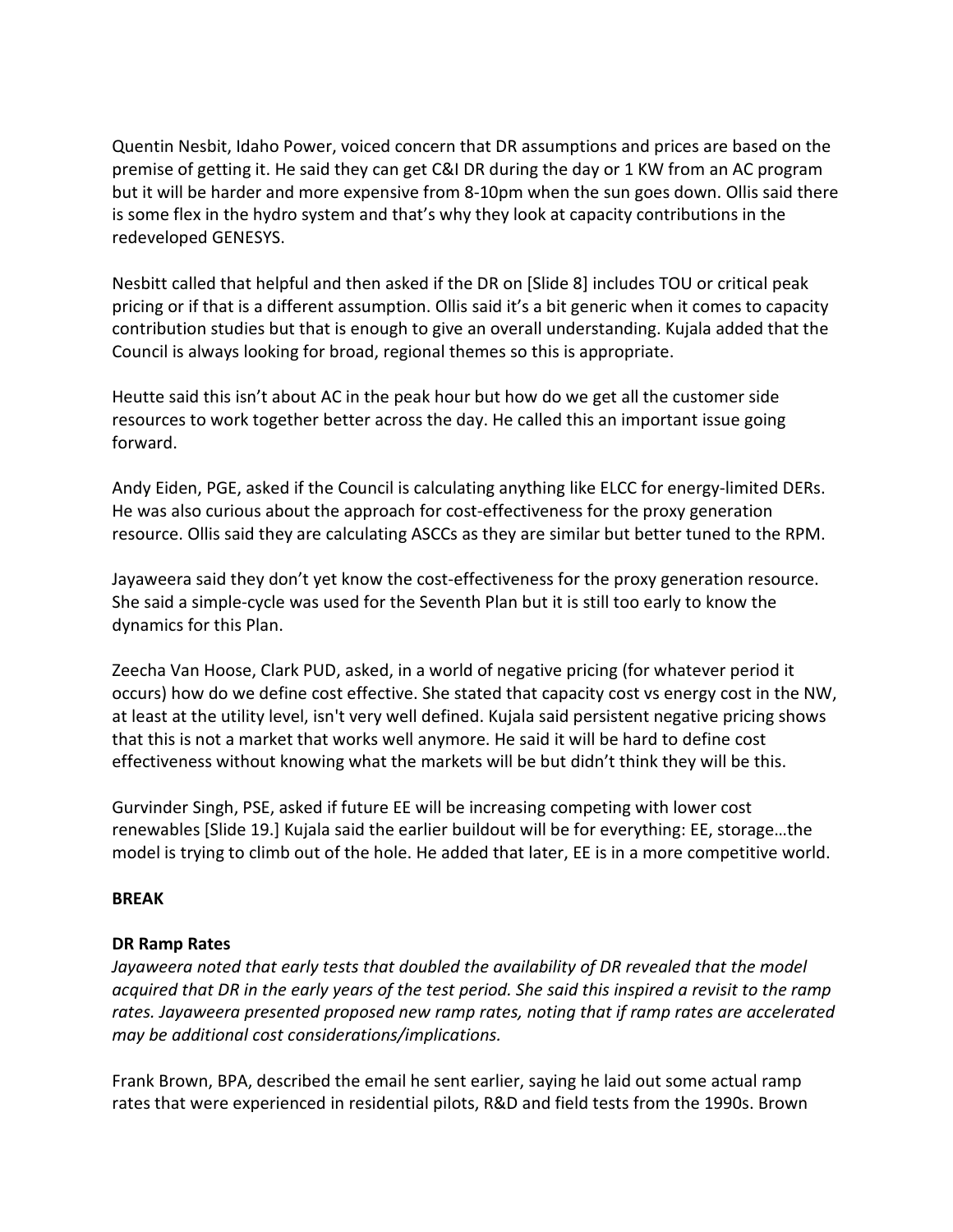admits that this was a long time ago, the field tests were small and mostly no incentives were offered. He said that he always got about 15% of homes in the defined load area in the first year, about 12.5-15% in the second year and topped out at 30-50% of home signing up for water or space heating control or both. Brown said the programs were constrained by budget but were still successful.

Brown acknowledged why Council ramp rates are conservative but thought the three-year proposal was reasonable. Jayaweera noted struggling with the proper motivation to do DR, adding that Seventh Plan DR was not accomplished.

Heutte referenced a PGE/Cadmus DR/test bed review that revealed opt-out programs yielded less savings per participant. Still, he preferred lower savings from 80% of customers than twice as much savings from 8%. Heutte thought water heaters would be yield a lot of participation and high average savings as most people don't think about water heating until they need it. He thought the opposite would be true for air conditioning or pricing programs.

Jayaweera clarified that programs with higher customer inconvenience factors that could be accelerated faster. Heutte called this the time to be optimistic.

Keeling agreed with Heutte, saying there are three types of DR: price-based, firm old-school switching stuff and smart stuff. He said the smart stuff, like thermostats, can yield high participation rates but there are not enough smart thermostats. Keeling said price sensitivity with incentives has a big impact with non-res but hardly any with residential.

Jayaweera clarified that she is not proposing changing total participation. Keeling thought they were connected saying they got to 30% on a bring-your-own-thermostat in a couple of years because it was easy. He thought the firm DR was harder because it was more complicated and onerous. Jayaweera summarized that price-based and smart products can ramp up quickly but more traditional, control-based products would be slower.

Sarah Vorpahl, WA Dept of Commerce, offered her non-expert opinion based on conversations during appliance standards rulemaking. She said a five-year ramp rate seems very fast for grid ready water heaters, given that the standard is for new water heaters only and the average life of a water heater is 10-15 years. She said, for WA, there seems to still be some work to get utility programs organized and deployed as well. She asked to hear from utilities on the line if they have opinions as well.

Jayaweera added that it's not just having water heaters available but having enough to make a program pencil out.

Heutte said water heaters have been one of his obsessions for years and now WA has code, OR is having a hearing on the standard and the CEC is looking at CTA 2045. He said we are not yet seeing how utilities are looking at this but still thought uptake will be high. Heutte said that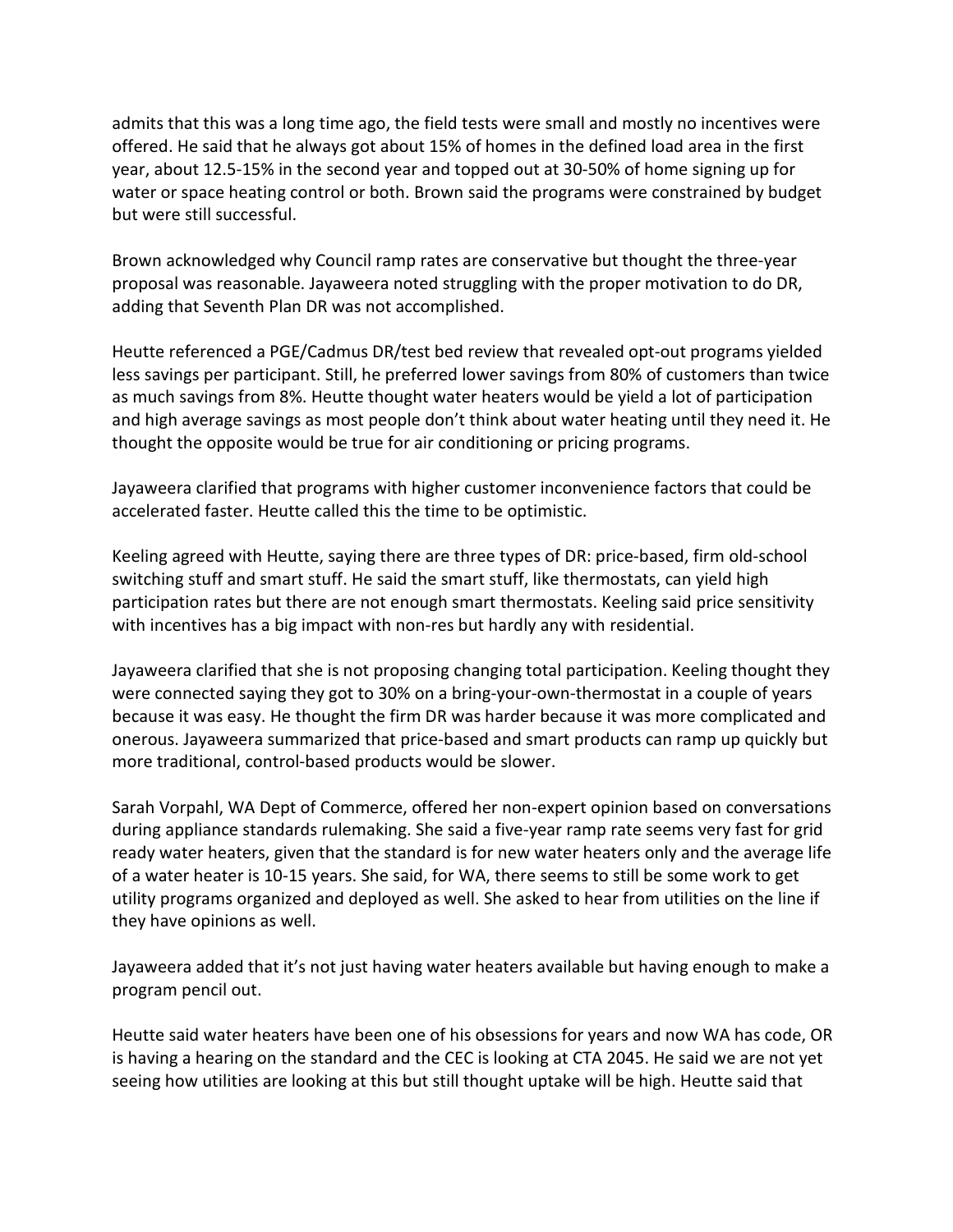natural stock turnover and new builds will limit the resource but still thought it had a lot of potential.

Nesbitt said he pushed AC cycling hard to all their customers and after eight years they got to 10%. He thought it could go faster with more resources. He thought irrigation and C&I depends on program design and incentive but can go really fast. Nesbitt thought small co-ops have higher barriers and noted that AC switches can take months to order.

Jayaweera asked about price-based DR versus more controllable products for smaller utilities. Ahlmahz Negash, Tacoma Power, said they are in the middle of AMI rollout and are planning for a TOU rate as it would be easier. She pointed to a residential water heater pilot starting later in the year, calling it a long, hard haul.

Brown said he was involved in DVR projects in 1990-2009 and they always did DVR first as it delivered a big bang for the buck. He said the ramp was 0 the first year, 50% the second and 100% by the third but Snohomish took 6-7 years.

Eiden talked about PGE's CVR pilot on a few substations saying that distribution engineers are looking at expanding it.

Lakin Garth, Cadmus, stated that PSE's draft IRP included distribution efficiency but didn't remember details. He said SCL is exploring rate-driven DR and that Flathead Electric had a couple thousand storage water heaters on a DR switch program but also didn't know the number. Garth talked about demand curtailment that a Colorado utility was exploring but found they lacked centralized control systems.

Jayaweera moved to the Cost of Accelerated Ramp Periods and asked for thoughts. Heutte said we should look aggressively at DR ramps as you get what you pay for.

Keeling said incentive costs will be a big driver for C&I but residential direct load control will have costs in marketing and O&M. He said you can get into labor and supply constraints.

Ollis reminded the DRAC that this is a way to be more dynamic in the planning process and DR is significantly less expensive than a battery.

Hall thought the ramp rates could be shorter, better and the saturation could be higher. He thought the shorter ramp would put a higher cost and value on DR. Hall said this could result in more selected DR and wondered how you move from modeling results to action plan and getting DR built.

Hall said he valued the real-world experiences of Brown and Nesbitt.

Jayaweera said she will put together a better-defined proposal and share it out via email. Heutte noted that the proposed June meeting will be after the modeling is complete so it would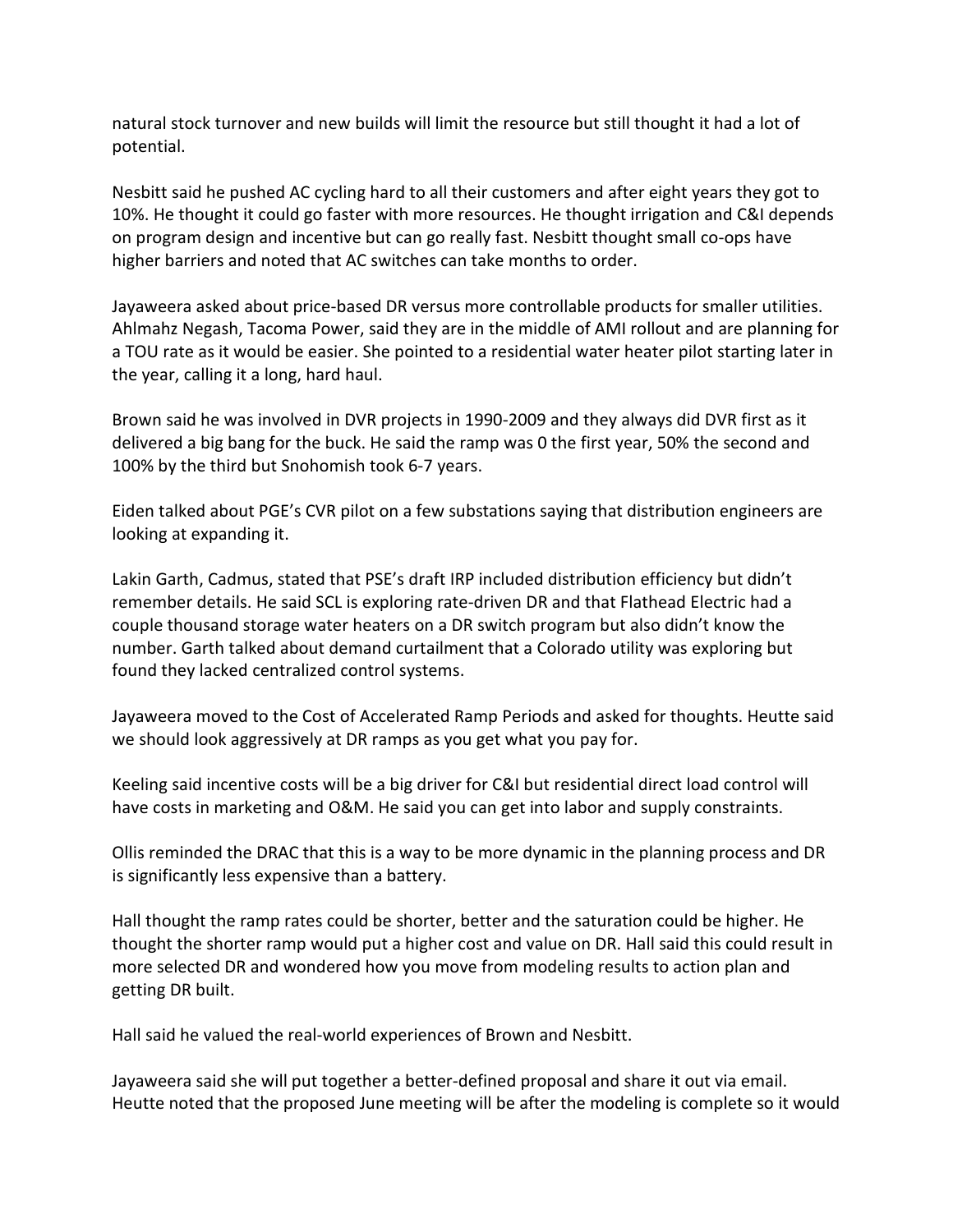be more about the write-up and may offer a chance to discuss the final modeling. Jayaweera showed the scenario schedule and wanted the Pathways to Decarb to be complete before meeting again.

Heutte confirmed that the early June DRAC meeting would offer a chance offer input on the DR write up for the Plan. Jayaweera confirmed. Heutte said he was focused on the context and guidance in the Action Plan for DR.

Jayaweera ended the meeting at 4:00.

#### **Attendees via Go-to-Webinar**

| John Ollis               | <b>NWPCC</b>               |
|--------------------------|----------------------------|
| Tina Jayaweera           |                            |
| Ben Kujala               | <b>NWPCC</b>               |
| <b>Chad Madron</b>       | <b>NWPCC</b>               |
| Nick Bengtson            | <b>Energy Hub</b>          |
| Leann Bleakney           | <b>NWPCC</b>               |
| Kacia Brockman           | Oregon PUC                 |
| <b>Frank Brown</b>       | <b>BPA</b>                 |
| Aaron Bush               | <b>PPC</b>                 |
| <b>Lindsey Davidge</b>   | University of Washington   |
| <b>Tom Eckhart</b>       | <b>UCONS</b>               |
| Andy Eiden               | <b>PGE</b>                 |
| Ryan Fulleman            | <b>Tacoma Power</b>        |
| Lakin Garth              | Cadmus                     |
| Lily Hahn                | University of Washington   |
| Leona Haley              | Avista                     |
| Lee Hall                 | <b>BPA</b>                 |
| <b>Fred Heutte</b>       | <b>NW Energy Coalition</b> |
| Kali Hollenhorst         | <b>SCL</b>                 |
| Mark Jerome              | <b>CLEAResult</b>          |
| Josh Keeling             | Cadeo Group                |
| Hanna Lee                | <b>PRA</b>                 |
| <b>Ted Light</b>         | Lighthouse Energy          |
| John Lyons               | Avista                     |
| Kerry Meade              | <b>NEEC</b>                |
| <b>Tomás Morrissey</b>   | <b>PNUCC</b>               |
| <b>Quentin Nesbitt</b>   | <b>Idaho Power</b>         |
| <b>Tim Nies</b>          | <b>Energy NW</b>           |
| <b>Elizabeth Osborne</b> | <b>NWPCC</b>               |
| <b>Elaine Prause</b>     | PacifiCorp                 |
| <b>Will Price</b>        | <b>EWEB</b>                |
| <b>Scott Reeves</b>      | Cadmus                     |
| <b>Stuart Schare</b>     | Guidehouse                 |